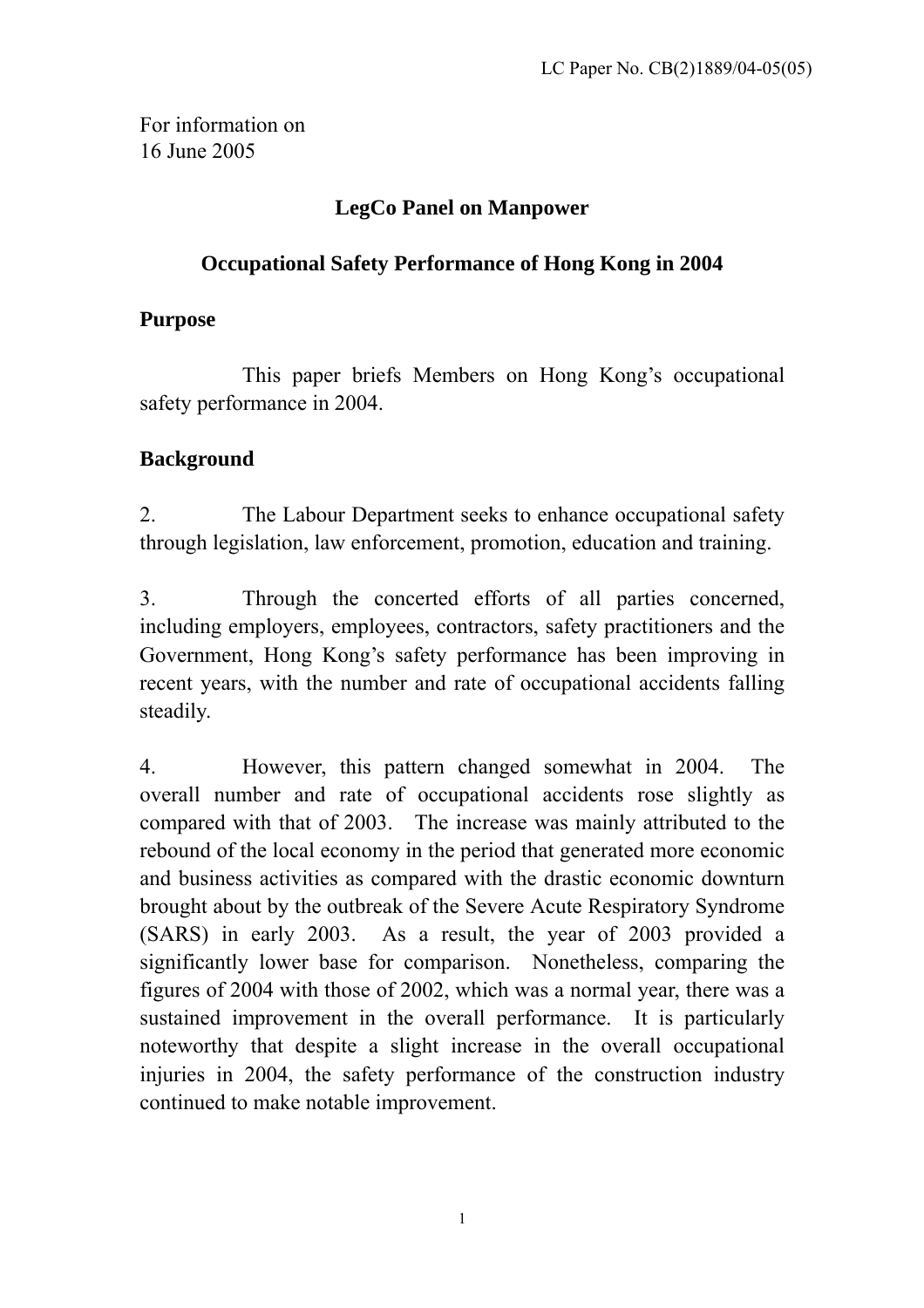### **Recent Statistics**

#### Occupational injuries

5. Compared with 2003, the number of occupational injuries in all workplaces in 2004 stood at 44 025, representing an increase of 4.8%, while the injury rate per 1 000 employees increased slightly from 17.7 to 18.1, up by 2.6%. However, compared with 2002, the number of occupational injuries fell by 6.4% and the injury rate dropped by 5.7%. Moreover, comparing the occupational injury figures of 2004 to those of the previous years, a decreasing trend since 2000 is still maintained. (Please see Table 1)

|                                   | 2000   | 2001   | 2002   | 2003   | 2004<br>(compared<br>with 2003) | 2004<br>(compared<br>with 2002) |
|-----------------------------------|--------|--------|--------|--------|---------------------------------|---------------------------------|
| Fatal                             | 199    | 176    | 210    | 171    | 187<br>$(+9.4\%)$               | 187<br>$(-11.0\%)$              |
| Non-fatal                         | 57893  | 53 543 | 46813  | 41851  | 43 838<br>$(+4.7\%)$            | 43 838<br>$-6.4\%$              |
| Total                             | 58 092 | 53 719 | 47 023 | 42 022 | 44 025<br>$(+4.8\%)$            | 44 025<br>$-6.4\%$              |
| Injury<br>Rate/1 000<br>employees | 23.3   | 21.6   | 19.2   | 17.7   | 18.1<br>$(+2.6\%)$              | 18.1<br>$(-5.7\%)$              |

| (Table 1) | Occupational Injuries in All Workplaces |  |  |  |
|-----------|-----------------------------------------|--|--|--|
|-----------|-----------------------------------------|--|--|--|

6. In 2004, the catering industry, transport and related services, business services and wholesale and retail trade all recorded some increases in their accident figures. Nevertheless, these accidents were mostly of a minor nature and were mainly due to the unsafe use of hand tools, accidental contact with hot surface or substance, incorrect manual lifting or carrying and slip or trip on the same level.

### Industrial accidents

7. The number of industrial accidents for all sectors in 2004 stood at 17 533. This represented a slight increase of 1.6% compared with 2003. The accident rate per 1 000 employees increased slightly from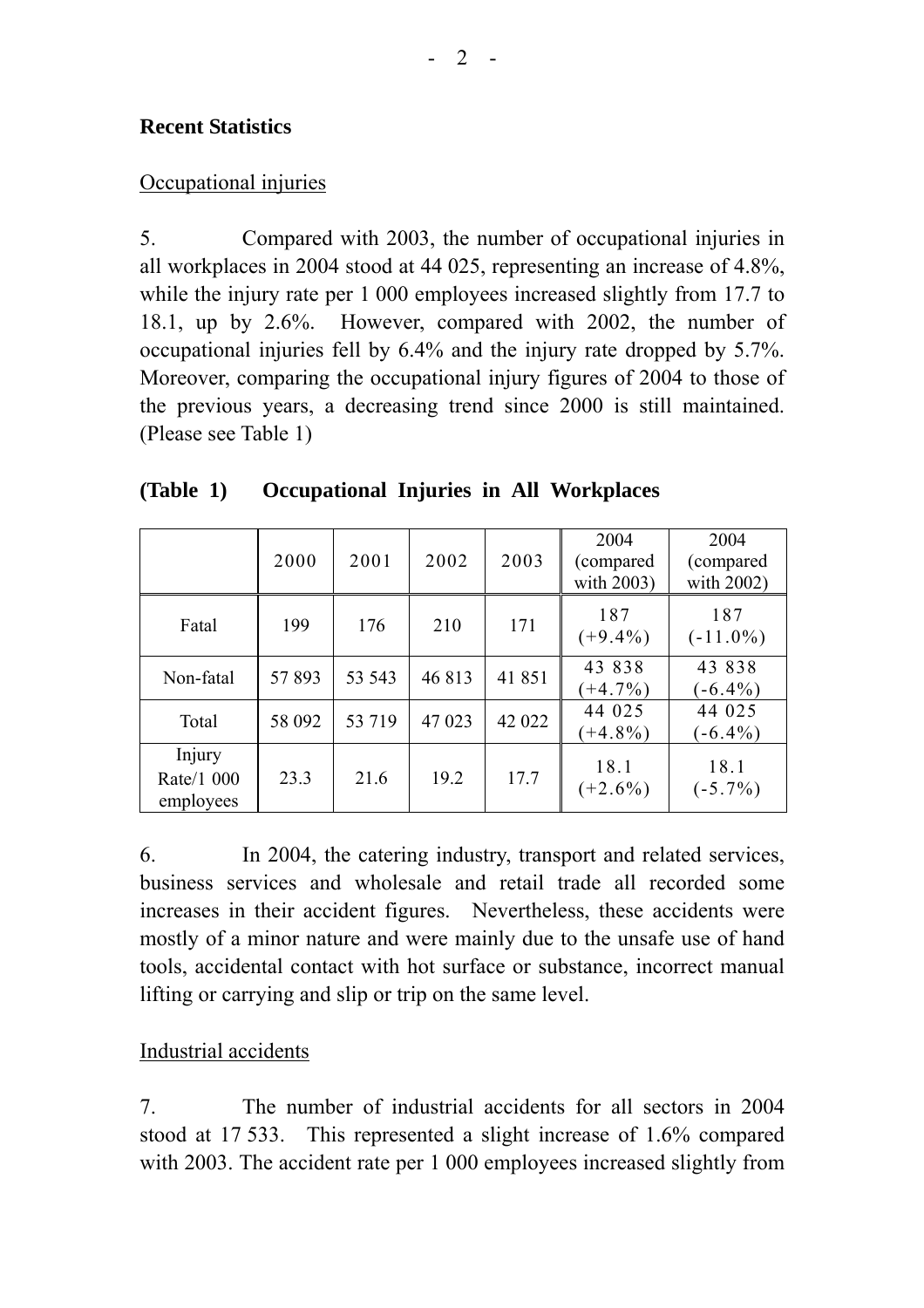31.3 in 2003 to 31.5 in 2004, up by 0.6%. However, compared with 2002, the number of industrial accidents fell by 21.9% and the injury rate dropped by 15.7%. Moreover, comparing the industrial accident figures of 2004 to those of the previous years, a decreasing trend since 2000 is still maintained. (Please see Table 2)

|                                     | 2000   | 2001     | 2002    | 2003   | 2004<br>(compared)<br>with 2003) | 2004<br>(compared)<br>with 2002) |
|-------------------------------------|--------|----------|---------|--------|----------------------------------|----------------------------------|
| Fatal                               | 43     | 34       | 25      | 28     | 24<br>$(-14.3\%)$                | 24<br>$(-4.0\%)$                 |
| Non-fatal                           | 33 609 | 28 4 8 4 | 22 4 28 | 17 221 | 17 509<br>$(+1.7\%)$             | 17 509<br>$(-21.9\%)$            |
| Total                               | 33 652 | 28 5 18  | 22 453  | 17 249 | 17 533<br>$(+1.6\%)$             | 17 533<br>$(-21.9\%)$            |
| Accident<br>Rate/1 000<br>employees | 51.7   | 44.6     | 37.4    | 31.3   | 31.5<br>$(+0.6\%)$               | 31.5<br>$(-15.7\%)$              |

8. Of the 24 industrial fatalities in 2004, 17 occurred on construction sites, while the remainder was in manufacturing and other establishments. Causes included fall of persons from height (10 cases), striking against or struck by moving object (5 cases), struck by falling objects (4 cases), trapped in or between objects (2 cases), contact with electricity or electric discharge (1 case), trapped by collapsed or overturning object (1 case) and struck by moving vehicle (1 case). The figure of industrial fatalities in 2004 hit a historically low record.

#### Accidents in the construction industry

9. The safety performance of the high-risk construction industry has continued to improve. However, it still has the highest number of fatalities and accident rate. The number of industrial accidents in the construction industry decreased from 4 367 in 2003 to 3 833 in 2004, down by 12.2%. The accident rate per 1 000 employees fell from 68.1 in 2003 to 60.3 in 2004, down by 11.4%. Compared with 2002, the number of accidents showed a hefty drop of 38.6% whilst the injury rate went down by 29.2%. Moreover, the accident figures and accident rates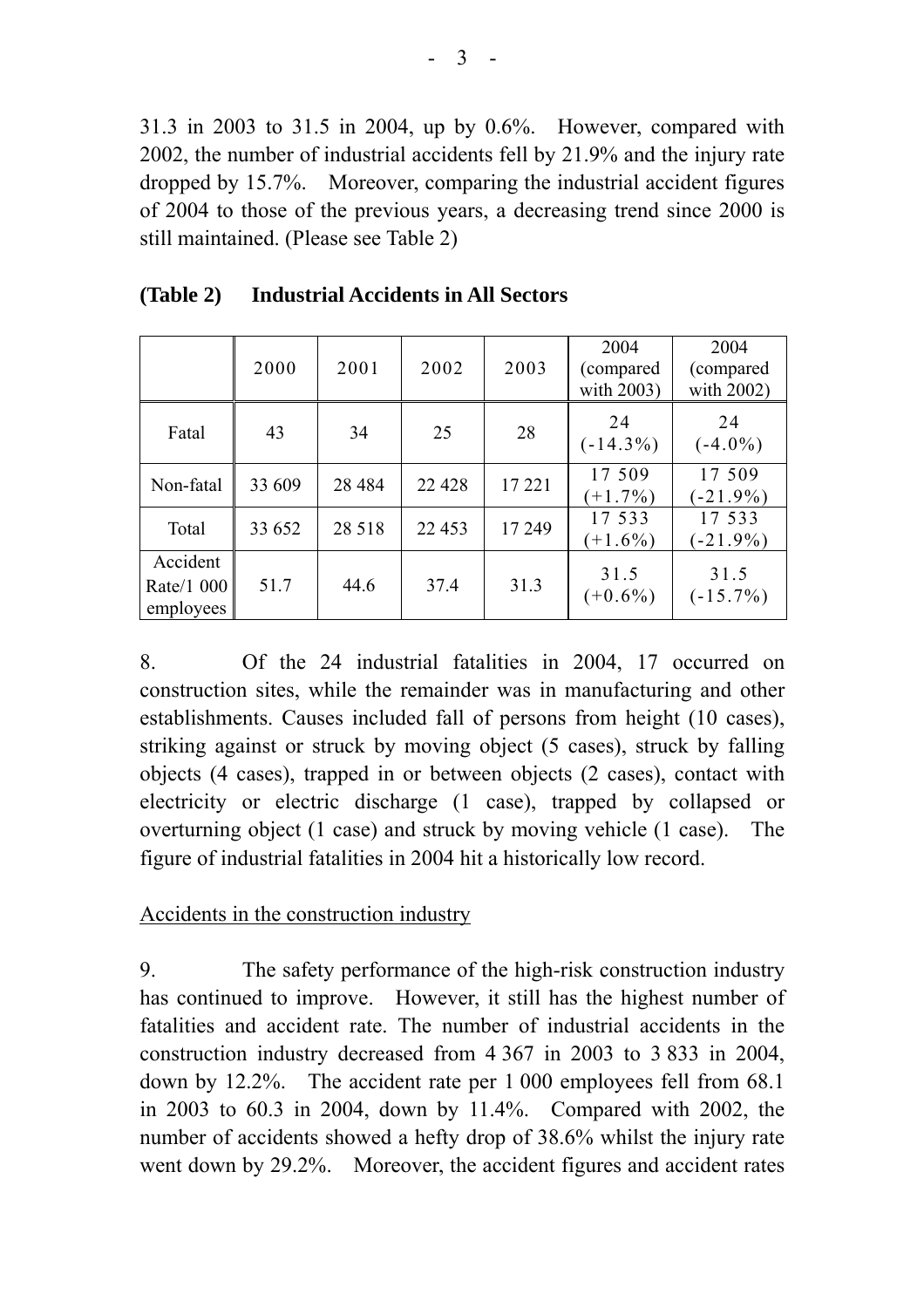in the construction industry have been decreasing since 2000. (Please see Table 3)

|                                     | 2000   | 2001    | 2002    | 2003    | 2004<br>(compared)<br>with 2003) | 2004<br>(compared<br>with 2002) |
|-------------------------------------|--------|---------|---------|---------|----------------------------------|---------------------------------|
| Fatal                               | 29     | 28      | 24      | 25      | 17<br>$(-32.0\%)$                | 17<br>$-29.2\%$                 |
| Non-fatal                           | 11 896 | 9 1 7 8 | 6 2 1 5 | 4 3 4 2 | 3 8 1 6<br>$-12.1\%$             | 3 8 1 6<br>$-38.6\%$            |
| Total                               | 11 925 | 9 2 0 6 | 6 2 3 9 | 4 3 6 7 | 3 8 3 3<br>$-12.2\%$             | 3 8 3 3<br>$-38.6\%$            |
| Accident<br>Rate/1 000<br>employees | 149.8  | 114.6   | 85.2    | 68.1    | 60.3<br>$(-11.4\%)$              | 60.3<br>$(-29.2\%)$             |

**(Table 3) Industrial Accidents in the Construction Industry** 

10. The causes of the 17 fatalities were fall of person from height (8 cases), struck by falling objects (3 cases), striking against or struck by moving object (3 cases), trapped in or between objects (1 case), contact with electricity or electric discharge (1 case) and trapped by collapsed or overturning object (1 case).

Accidents in the catering industry

11. The number of industrial accidents in the catering industry was higher than that in other industries. The number of industrial accidents increased from 8 527 in 2003 to 9 410 in 2004, up by 10.4%, while the accident rate per 1 000 employees increased from 49.6 in 2003 to 51.5 in 2004, up by 3.8%. However, compared with 2002, the number of accidents and the injury rate fell by 7.3% and 6.0% respectively. Moreover, comparing the accident figures of 2004 to those of previous years, a decreasing trend since 2000 is still maintained. (Please see Table 4)